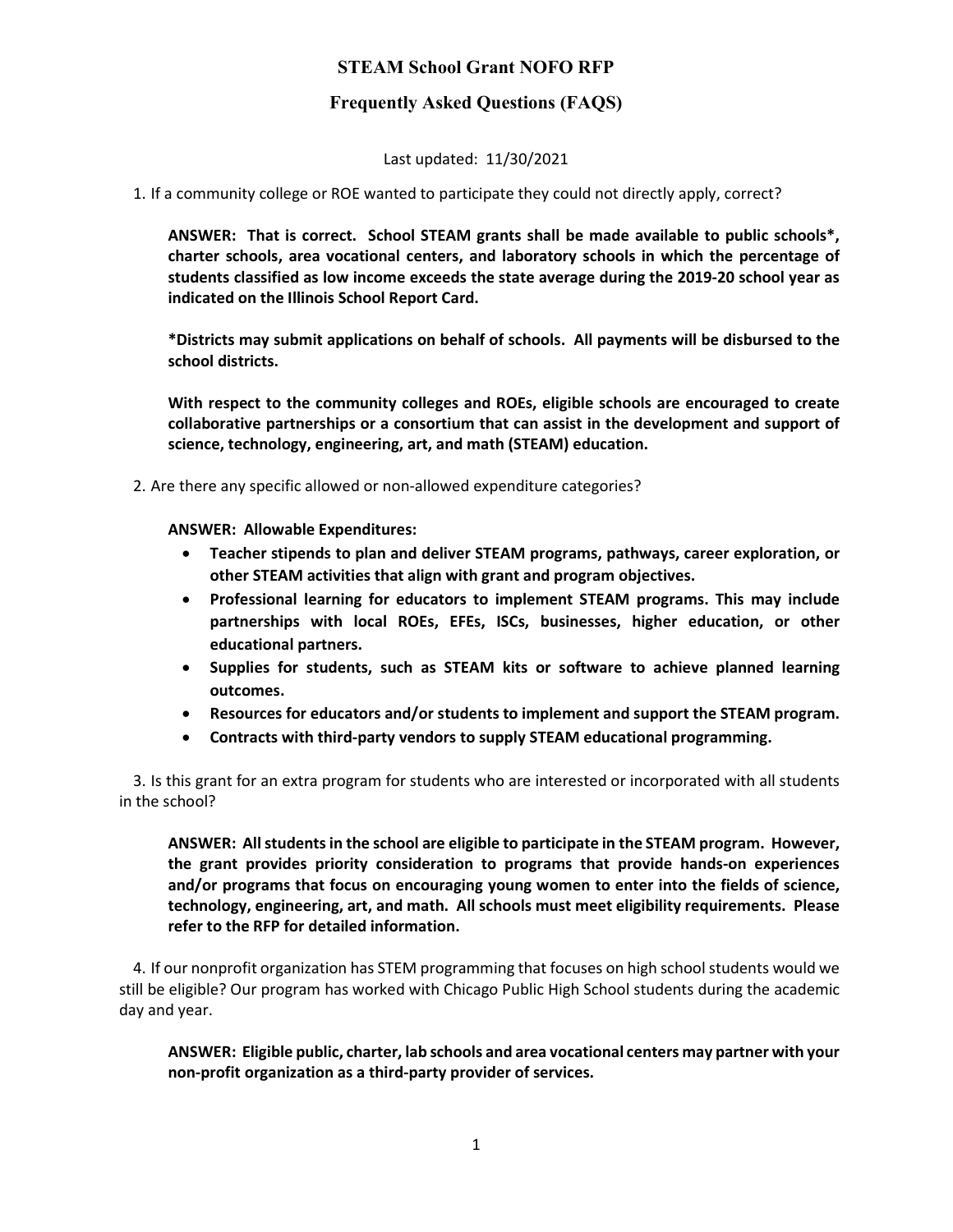# STEAM School Grant NOFO RFP

## Frequently Asked Questions (FAQS)

5. Would the Chicago Public High Schools we are partnered with apply on our behalf, and we would be on the application as a vendor (contractor)?

#### ANSWER: Yes, provided the school(s) meet the eligibility requirements.

6. To clarify: In districts with multiple eligible schools, each school needs to apply separately?

### ANSWER: Correct (unless the district is applying as a consortium) each school would apply separately completing Attachments 2 through 7. The school district would complete a separate Attachment 1 for each school with required signatures.

7. If a district is applying, do they need to fill out a different application for each school that meets the requirements?

### ANSWER: Not necessarily. The district may choose to apply as a consortium on behalf of each school where each school should be listed in a single application. The program will be evaluated as one application.

8. Given notification date will likely be early fall 2021, is it possible that the grant period will be extended through August 2022 to allow for summer programming?

### ANSWER: The grant period is July 1, 2021 through June 30, 2022. However, program has the option to extend projects through August 31, 2022.

9. Is priority given to applicants if the program is during school hours in-class versus after-school programming?

ANSWER: No. Priority points are in statute and awarded to programs that provide hands-on experience and programs that focus on promoting young women to enter into the fields of science, technology, engineering, art, and math.

10. Is priority given to the number of students the program serves?

### ANSWER: No. Priority points are in statute and awarded to programs that provide hands-on experience and programs that focus on promoting young women to enter into the fields of science, technology, engineering, art, and math.

11. We are a nonprofit organization that provides STEM mentorship and experiential learning opportunities to high school students. We have been working with Chicago Public Schools for the past few years. Are we eligible for the STEAM grant program?

### ANSWER: No. However, you may be included on the eligible applicant's proposal as a thirdparty provider of services if the entity chooses.

12. What is the EFE role in this grant if we are not completing and submitting the application?